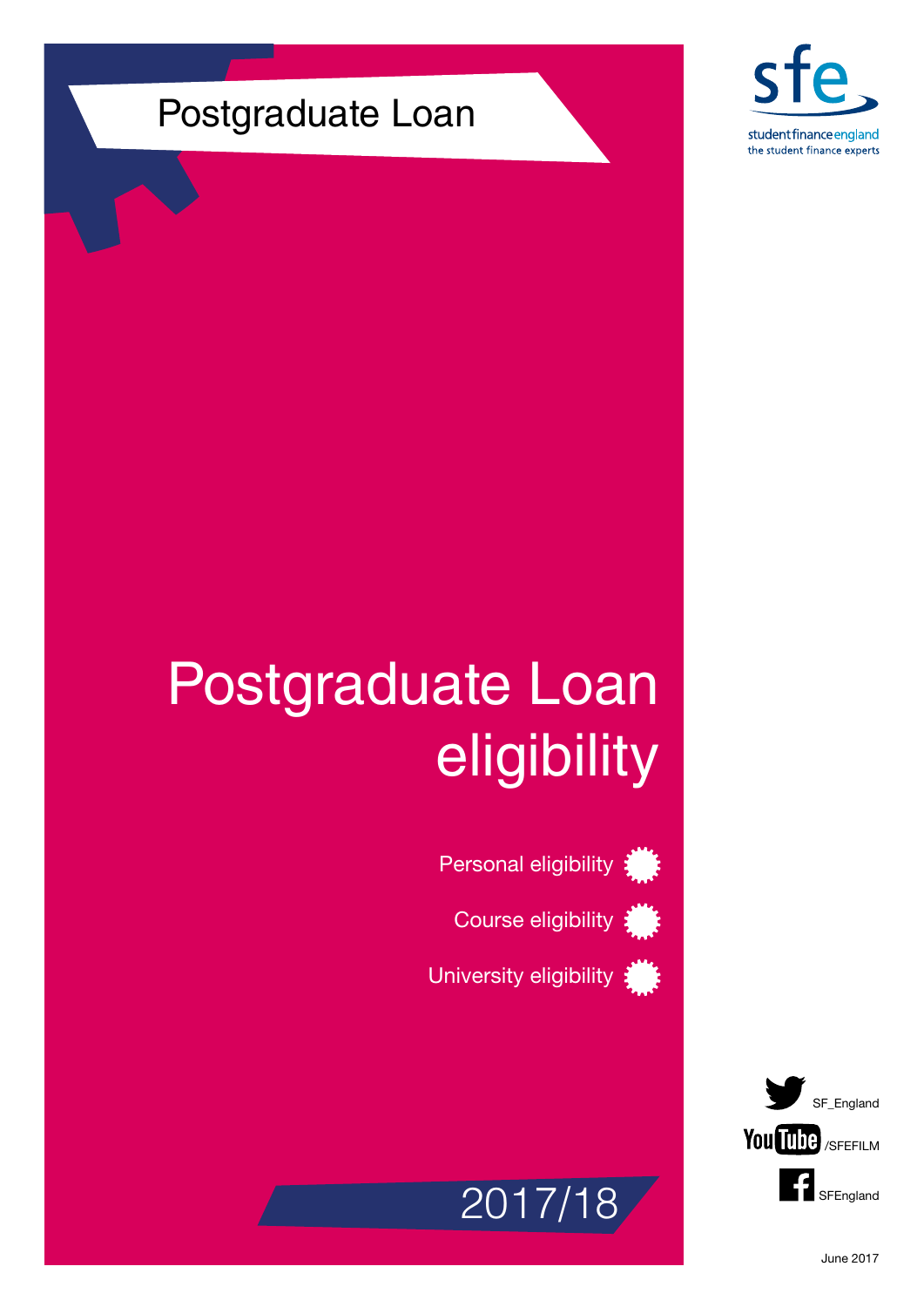



Whether a student can get a Postgraduate Loan depends on:

- their personal circumstances,
- their course, and
- their university.



Students must meet certain criteria on nationality and residency, age and previous study.

#### Nationality and residency

To apply for a Postgraduate Loan, the student may be eligible if they:

- are a UK or EU national or have settled status (this means that they have no restrictions on how long they can stay in the UK),
- normally live in England, and
- have been living in the UK for at least three years before the start of their course.

They may also be eligible if they are:

- a member of the Armed Forces, or a relative of a member of the Armed Forces (and living with them), and studying on a distance learning course,
- a refugee, or a relative of one,
- under Humanitarian Protection, or a relative of someone under Humanitarian Protection,
- 18 or over and have lived in the UK for at least 20 years or at least half of their life,
- a European Economic Area (EEA) or Swiss migrant worker, or a relative of one,
- the child of a Swiss national, or
- the child of a Turkish worker.

EU nationals who have been living in the EEA or Switzerland for at least three years before the start of their course will also be able to apply for a Postgraduate Loan.

#### Age

Students must be under 60 on the first day of the first academic year of their course to get a Postgraduate Loan.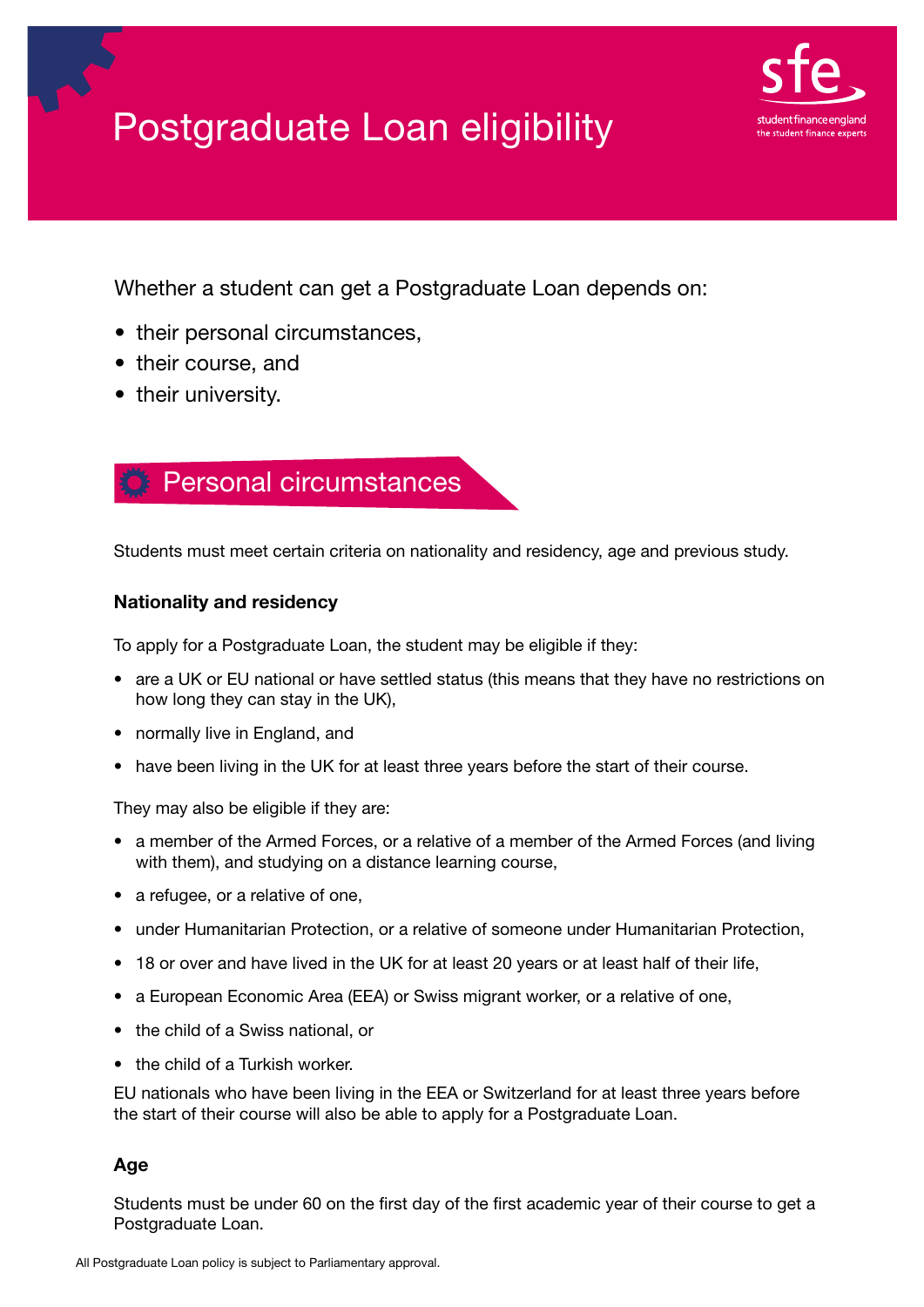### Postgraduate Loan eligibility



#### Previous study

Having a loan from a previous undergraduate course will not affect their eligibility for a Postgraduate Loan.

Students can only get a Postgraduate Loan if they don't already have a Master's qualification or another higher level qualification such as a PhD.

Students who have already had a Postgraduate Loan will not be able to get another one, even if they didn't complete their first course.

Additional funding may be available if a student needs to repeat a year due to compelling personal reasons, such as illness. They will be asked to provide evidence to support this.

### Course eligibility

The course must be in the UK and lead to a Master's qualification, such as:

- MSc (Master of Science)
- MA (Master of Art)
- MPhil (Master of Philosophy)
- MRes (Master of Research)
- LLM (Master of Law)
- MLitt (Master of Letters)
- MFA (Master of Fine Art)
- MEd (Master of Education)
- MBA (Master of Business Administration)

A Postgraduate Loan is not available to students wanting to 'top-up' a lower level qualification to a Master's degree. The course must be a full standalone master's course.

Postgraduate Loans are not available for postgraduate level courses such as PgCert (Postgraduate Certificate), PgDip (Postgraduate Diploma) or where the postgraduate course is funded by undergraduate student finance, such as:

- ITT (Initial Teacher Training)
- Integrated Master's

The course can be studied at the university or by distance learning.

If the student is studying full time the course can last for one or two years. If they're studying part time they can study for up to two years (for the equivalent one year full-time course), for up to four years (for the equivalent two year full-time course) or for up to three years where there's no equivalent full-time course.

If in any doubt, students should check if their course qualifies for a Postgraduate Loan with their university.